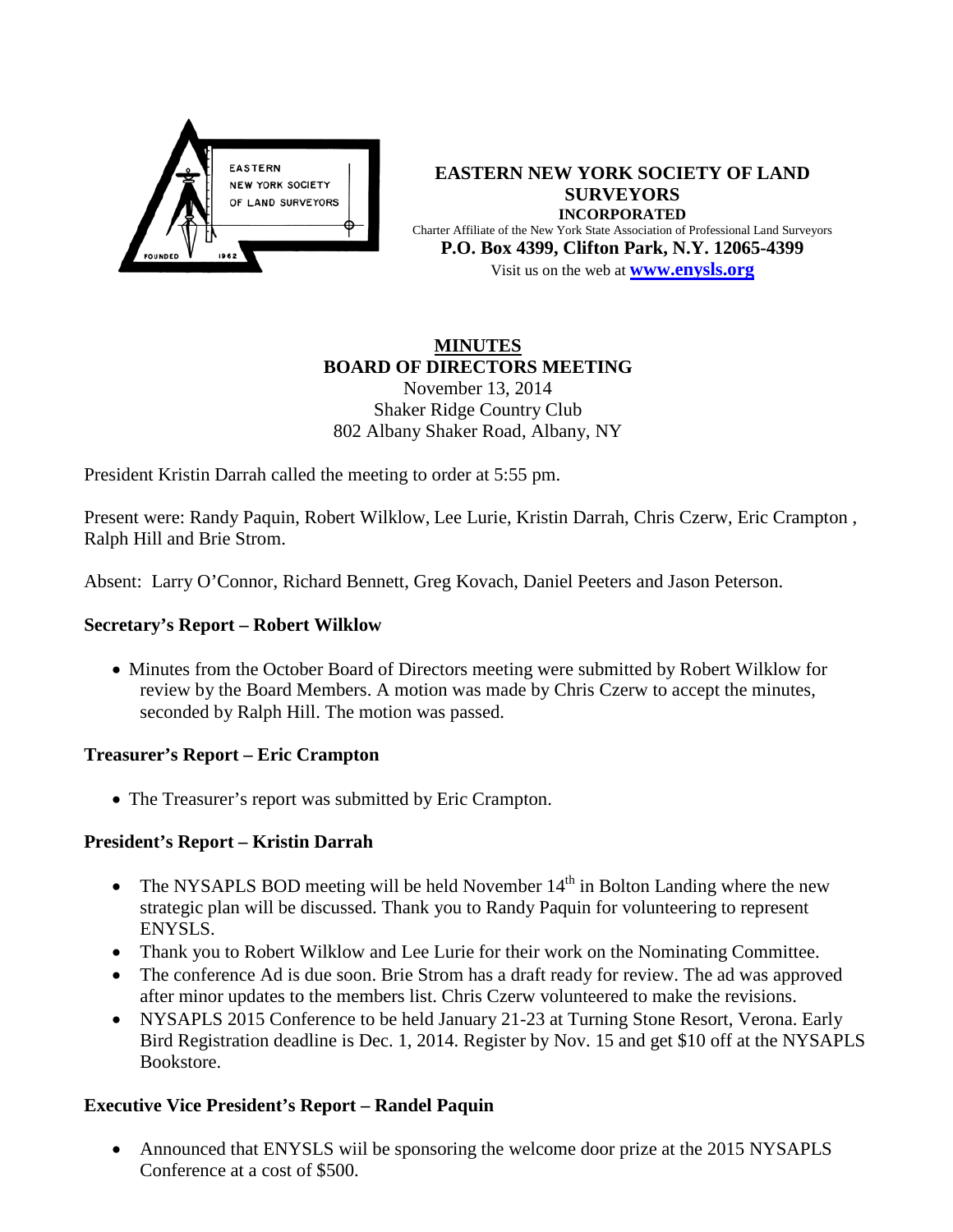#### **Vice President's Report – Brie Strom**

• No report.

## **STANDING COMMITTEES:**

Constitution & By-laws: Larry O'Connor, Bill Schraa, Randy Paquin, Ralph Hill: No report.

Continuing Education: Jody Lounsbury, Chuck Lent, Larry O'Connor: No report.

Ethics: Jim Vianna, Jeff Ostertag, Kevin Rounds: No report.

Finance: Bill Darling, Chris Czerw: The 2015 budget was submitted by Chris for review.

Legislative: Larry O'Connor: nothing to report

Program: Randy Paquin, Larry O'Connor:

• T.B.D. depending on the outcome of the proposed By-Law changes involving Membership meeting dates.

Public Relations: Jody Lounsbury, Brie Strom: No report.

Scholastic Development: Kristin Demers, Randy Paquin: Reported receiving 5 applications for the scholarships, 0 from Alfred, 3 from Paul Smith's and 2 from Ranger School.

Business Practice & Technical Information: Chris Czerw: No report.

Membership: Robert Wilklow, Steve Dickson: No report.

Website: Richard Bennett, Ralph Hill: No report.

## **TEMPORARY COMMITTEES**

Old Business: none

New Business: none

Temporarily adjourned at 6:50 pm.

Next Board of Directors meeting will be 5:30 pm on Thursday December 11th at a location to be determined.

Temporarily adjourned the meeting at 6:50 pm.